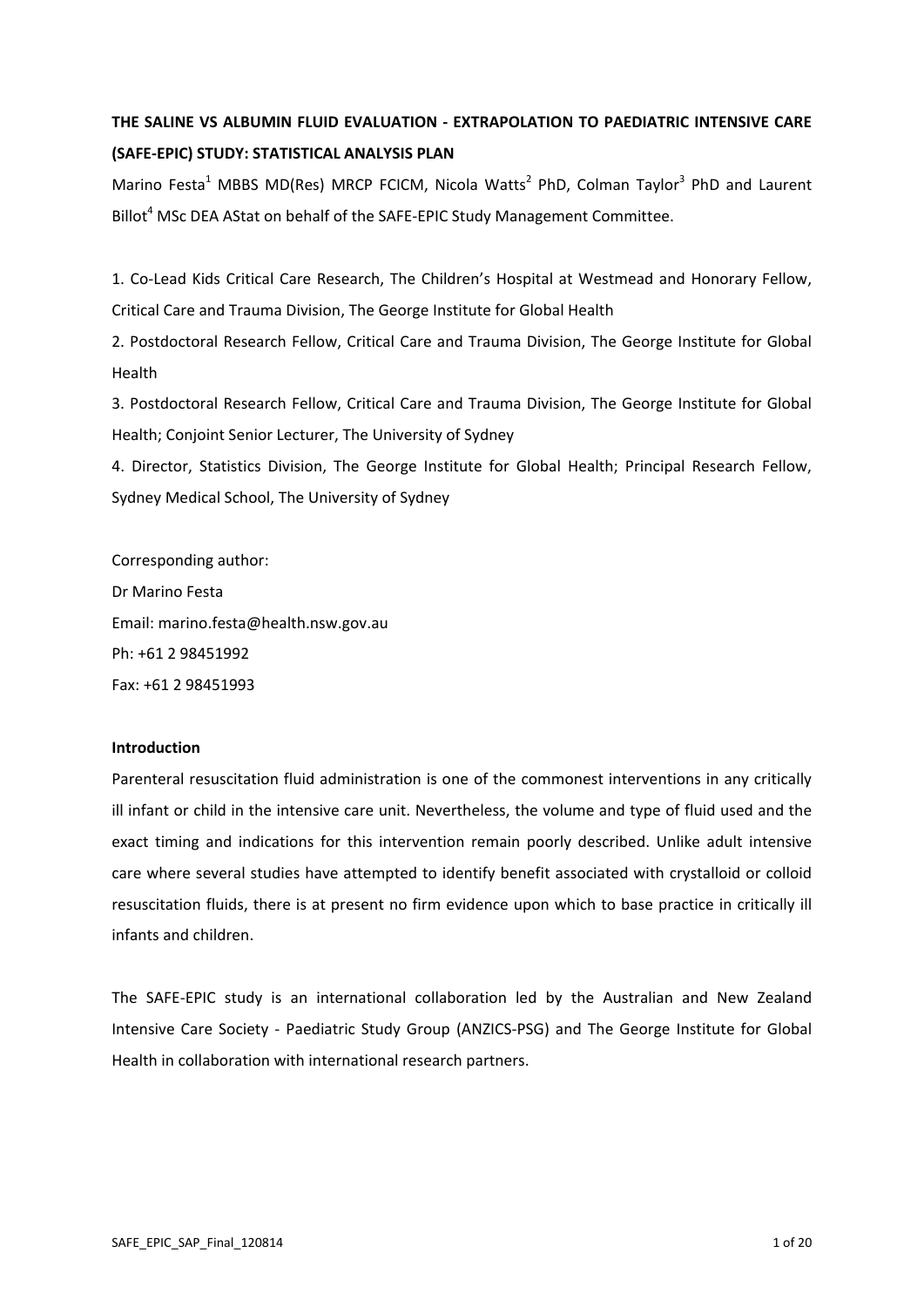#### **MAIN AIMS, OUTCOMES AND PLANNED STATISTICAL ANALYSIS**

The 4 main aims of SAFE-EPIC are described here, together with the planned analysis of data and estimated power of SAFE-EPIC to determine each outcome of interest.

### **STUDY AIM 1: Document current practice and specifically the proportion of paediatric patients (0 – 16 years old) that receive a fluid resuscitation bolus in intensive care on the study day.**

This will be determined for the cohort as a whole and also for each region or grouping with sufficient numbers of patients to allow an accurate estimate to be made. The number of patients required to adequately power this estimate is based on data from a pilot study with similar methodology conducted in Australia and New Zealand paediatric intensive care units, which showed that 14% of patients received any fluid resuscitation bolus (including blood products) on the study day<sup>1</sup>. Allowing a 5% precision error and aiming for confidence interval of 95%, it is estimated that at least 185 patients need to be included for each region or grouping in the analysis. If however the actual proportion of patients receiving a fluid resuscitation bolus in the study cohort is similar to that reported in adult intensive care  $(37\%)^2$ , the number of patients required for each region or grouping is 359.

Descriptive statistics will be used to describe all patients in the study cohort (i.e. the denominator) and to report the following:

- Unit characteristics (Paediatric/Adult/Mixed and Cardiac/Medical/Surgical)
- Demographics (age, gender, weight)
- ICU admission type and source
- Diagnosis and Diagnostic categories (utilising ANZICS Paediatric Registry classification and pre-determined criteria for trauma/cyanotic heart disease/sepsis/ARDS or ALI)
- Paediatric Index of Mortality (PIM 2) risk of death, organ dysfunction (PeLOD) risk of death, renal failure (creatinine) and oedema scores
- Prevalence of red blood cell transfusion on the study day
- ICU and Hospital length of stay and outcomes on Day 28 (or hospital discharge if earlier)

In addition, the following will be described in patients receiving any fluid bolus on the study day (i.e. the numerator):

- The type of resuscitation fluid given (crystalloid vs colloid)
- Main indication for fluid resuscitation
- Other indications for fluid resuscitation
- Prescriber characteristics (position, age group, level and speciality, experience)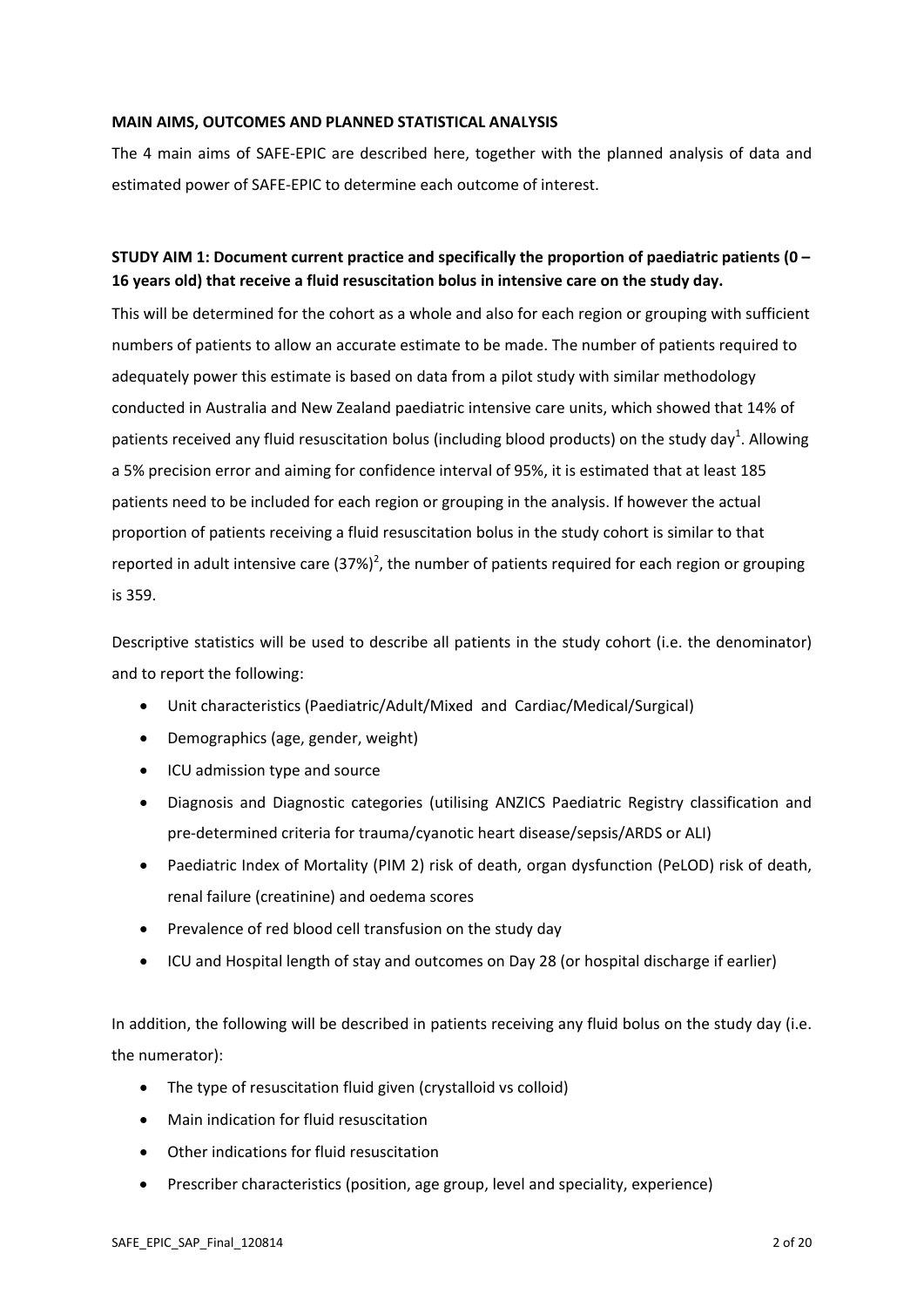- Physiological and biochemical status of the patient prior to fluid administration
- Fluid bolus characteristics (volume [per kg], rate of infusion)
- Method of administration of fluid resuscitation
- Fluid totals for the study day

#### **STUDY AIM 2: Describe regional and national variations in choice of resuscitation fluids.**

Descriptive statistics will be used to outline the type of fluid used in each country and each region in the study cohort. Predetermined regions or groupings are based on established regional intensive care networks, or published levels of national wealth and healthcare expenditure, ascertained by reported per capita Gross Domestic Product (GDP) and per capita Health Spend (HS) respectively<sup>3</sup>. Estimates of numbers of patients likely to be included in each region or grouping are made from data submitted by sites willing to participate in SAFE-EPIC as part of the formal Expression of Interest (EOI). Variation within and between regions will be described. The statistical challenges of analysis of this type of inception cohort study are compounded by the possibility of multiple fluid resuscitation boluses in the same patient on the study day. Hence the study design has specified the inclusion of *only the first fluid resuscitation bolus* on the study day. Using this method, it is hoped that sufficient numbers of patients may be recruited in each region to achieve the secondary aim of demonstrating any regional variation in type of fluid used (colloid vs crystalloid).

# **STUDY AIM 3: Determine identifiable unit and patient characteristics that influence choice of resuscitation fluids.**

In order to determine significant unit and patient factors (as well as regional factors) associated with fluid choice, a logistic regression analysis will be conducted, with fluid choice as a dichotomous outcome (colloid vs crystalloid).

A preliminary analysis will be conducted to assess the strength of association between each individual factor of interest (including regional, demographic and clinical factors) and fluid choice. The variables to be considered are listed below. Covariates with an associated p value of < 0.2 will be identified, and a logistic regression analysis will then be conducted using these predictor variables, with colloid vs crystalloid choice as a dichotomous outcome. Results from this analysis will be considered significant if p<0.05.

Two predictive models will be developed: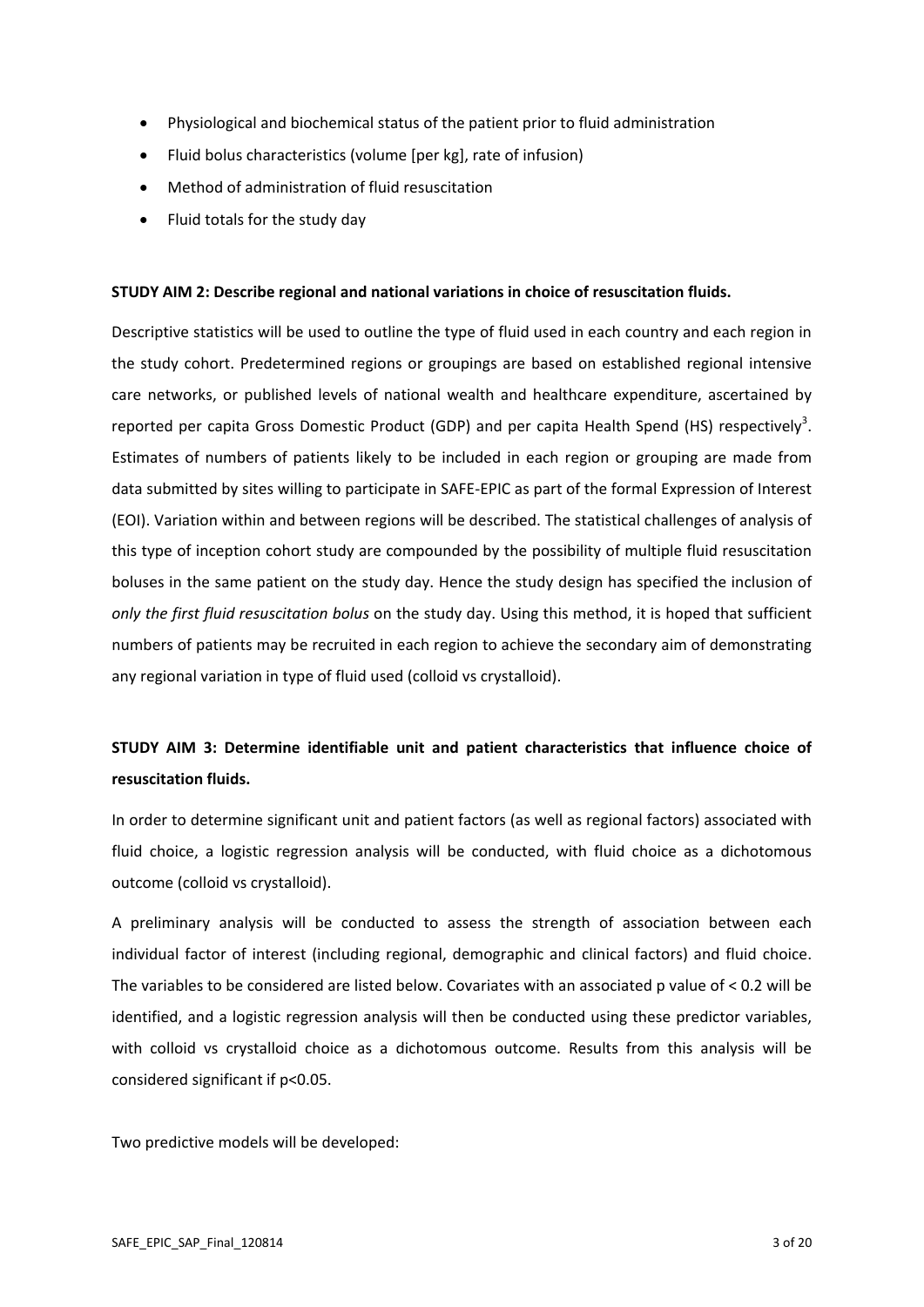### **Model 1 – What factors predict administration of a fluid resuscitation bolus in ICU? (Relates to Aim**

**1):**

Predictor variables to be considered for inclusion in model 1 are:

- Season
	- o summer
	- o winter
- Region (recognised network or geographical proximity / per capita GDP grouping / per capita health spend grouping) – see Table 1 to 3 in Appendix 1 for subgroups
- Unit characteristics (Paediatric/Adult/Mixed and Cardiac/Medical/Surgical)
	- o Paediatric vs Adult and Paediatric ("Mixed") intensive care unit
	- o Paediatric cardiac case-mix only
	- o Paediatric medical and/or (non-cardiac) surgical case-mix only
	- o Paediatric cardiac and medical +/- (non-cardiac)surgical case mix (i.e. "all")
- Demographic variables (gender, age)
	- o Gender:
		- · Male
		- **Female**
	- o Age
		- Neonate (0-28 days)
		- Infant ( $>28$  days  $-1$  year)
		- $\blacksquare$  Child (>1 year 12 years)
		- Adolescent  $(>12 17$  years)
- ICU admission type/source
	- o Emergency department
	- o Hospital floor (Ward)
	- o Transfer from another ICU
	- o Transfer from another hospital (except from another ICU)
	- o Admitted from operating theatre
- Emergency or elective admission
- Cardiopulmonary bypass immediately prior to admission ICU (Yes/No)
- Diagnostic category
	- o Trauma as admission diagnosis (yes/no)
	- o Sepsis on study day (yes/no)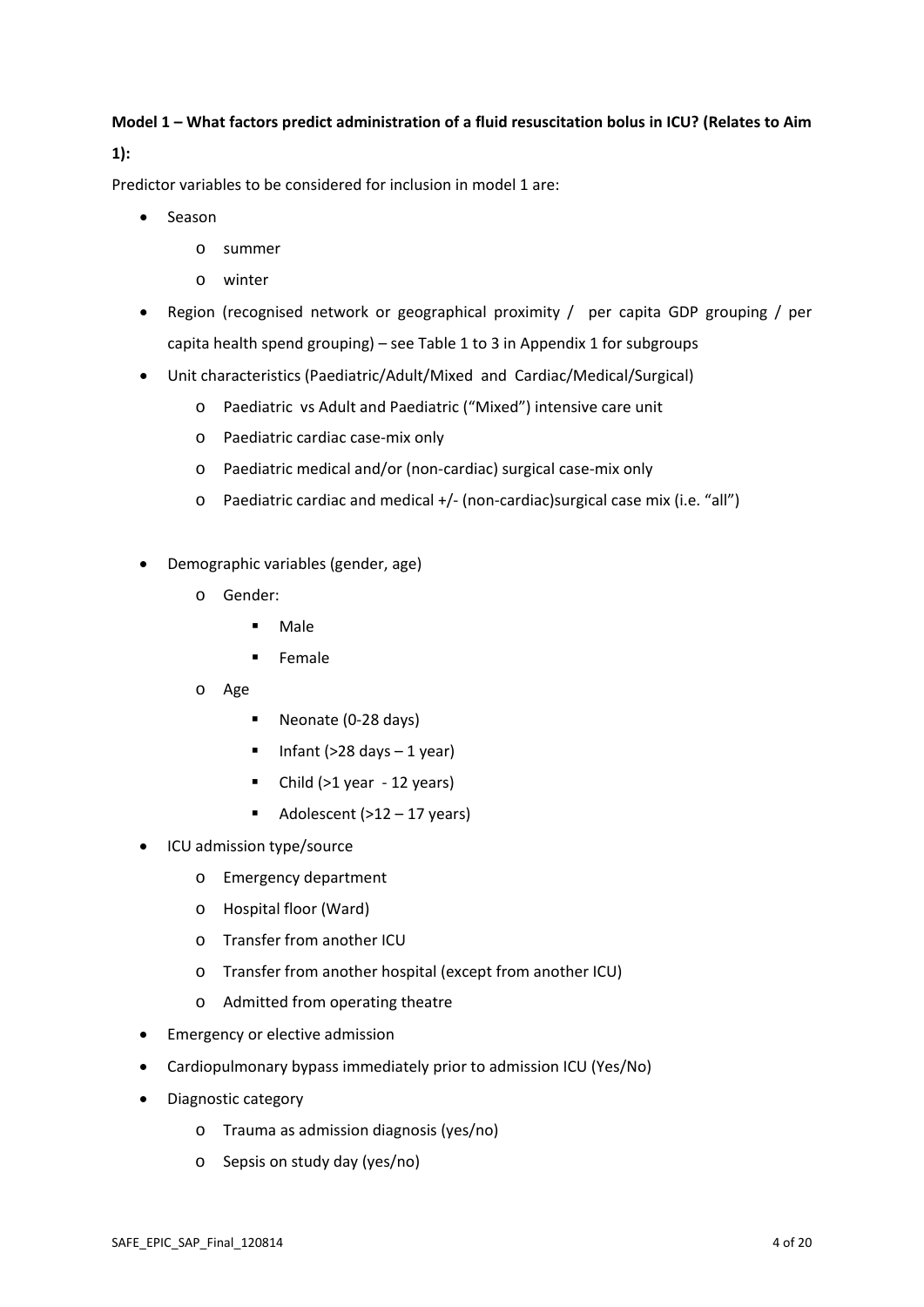- o ARDS or ALI on study day (yes/no)
- Admission PIM score (% predicted risk of death)
	- o 0-1%
	- $0 \times 1 5\%$
	- o >5-15%
	- o >15-30%
	- $\circ$  >30%
- Predicted risk of death (%) from study day PELOD score (=  $1/(1 + \exp[7.64 0.30* \text{dayPELOD}$ score])
	- $0 1\%$
	- $0.1 5%$
	- o 5-<15%
	- o 15-<30%
	- o ≥30%
- Oedema score (0 3)
	- o None (=0)
	- $\circ$  Mild (=1)
	- o Moderate (=2)
	- o Severe (=3)
- Any Red Blood Cell transfusion on study day
	- o Yes
	- o No

# **Model 2 - What factors predict the type of fluid resuscitation bolus given to children that receive a fluid resuscitation bolus in ICU? (Relates to Aim 2 and 3):**

Predictor variables to be considered for inclusion in model 2 include ALL FACTORS considered in model 1 PLUS the following:

- Intensive care treatments on the study day (mechanical ventilation, non-invasive respiratory support, CPR, ECMO, renal replacement therapy, intracranial pressure monitor, vasopressors or inotropes, red cell transfusion). All as individual Yes/No fields.
- Clinical and laboratory results (Heart rate, CVP, systolic ABP, urine output, base excess or deficit, arterial blood lactate, arterial pH, creatinine, albumin, haemoglobin, platelet, INR, activated partial thromboplastin time, fibrinogen)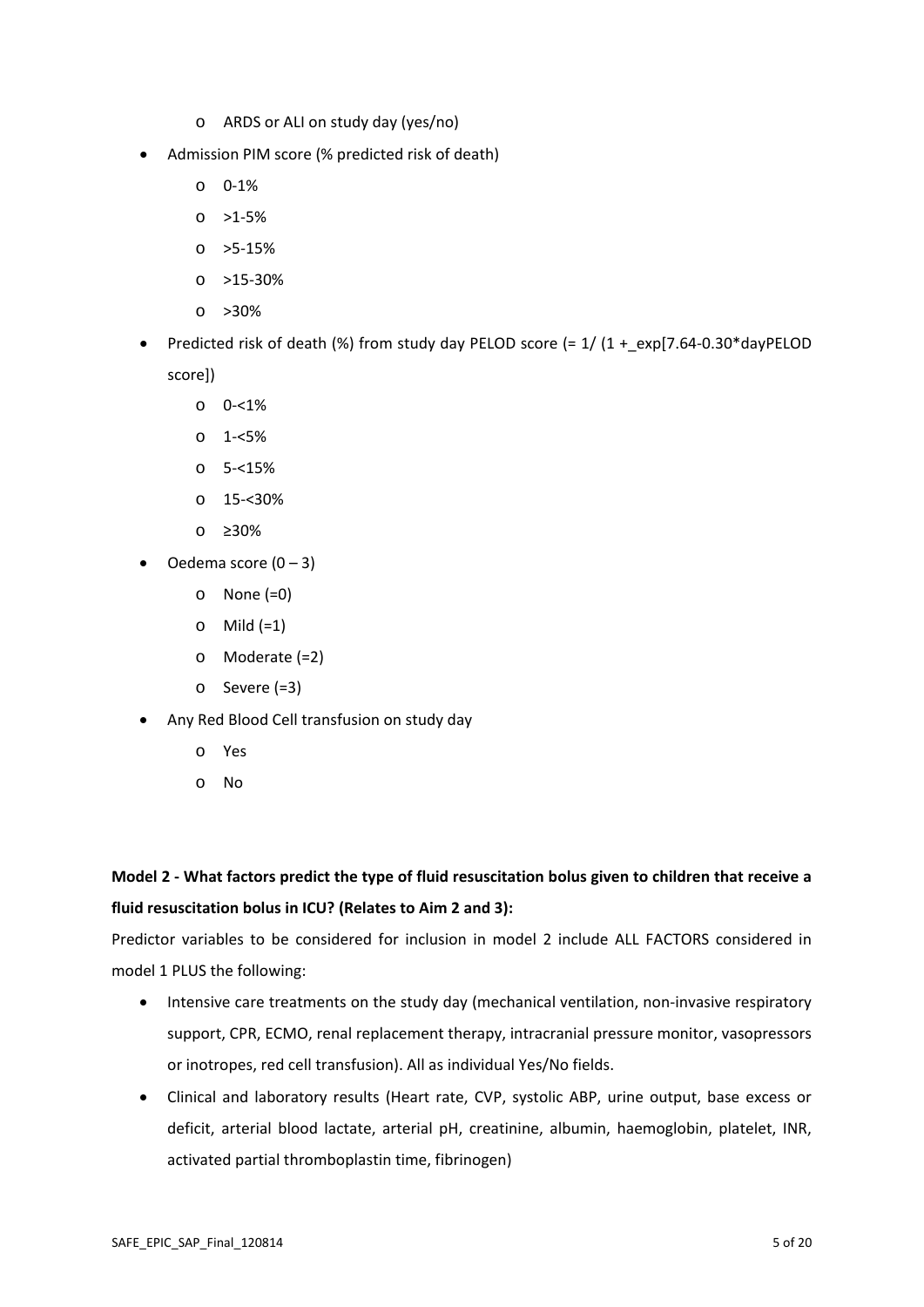- o Heart rate (bpm)
	- **u** <12years
		- $50 195$
		- $<$  50 or  $>$ 195
	- ≥12 years
		- $40 150$
		- $<$ 40 >150
- o CVP (mmHg)
	- All ages
		- $\bullet \quad$  <5
		- $5 10$
		- $\bullet$  >10
- o Systolic Blood Pressure (mmHg)
	- $\sim$  <28 days
		- $\bullet \quad$  <35
		- $35 65$
		- $\bullet$  >65
	- $\blacksquare$  28 days <1 year
		- $\bullet$  <35
		- $35 75$
		- $\bullet$  >75
	- $-1 12$  years
		- $\bullet$  <45
		- $45 85$
		- $\bullet \quad >85$
	- ≥12 years
		- $\bullet$  <55
		- $55 95$
		- $\bullet$  >95
- o Urine output (ml/kg/hr)
	- All ages
		- $\bullet$  0 <0.5
		- $\bullet$  0.5 <1.0
		- $\bullet$  > 1.0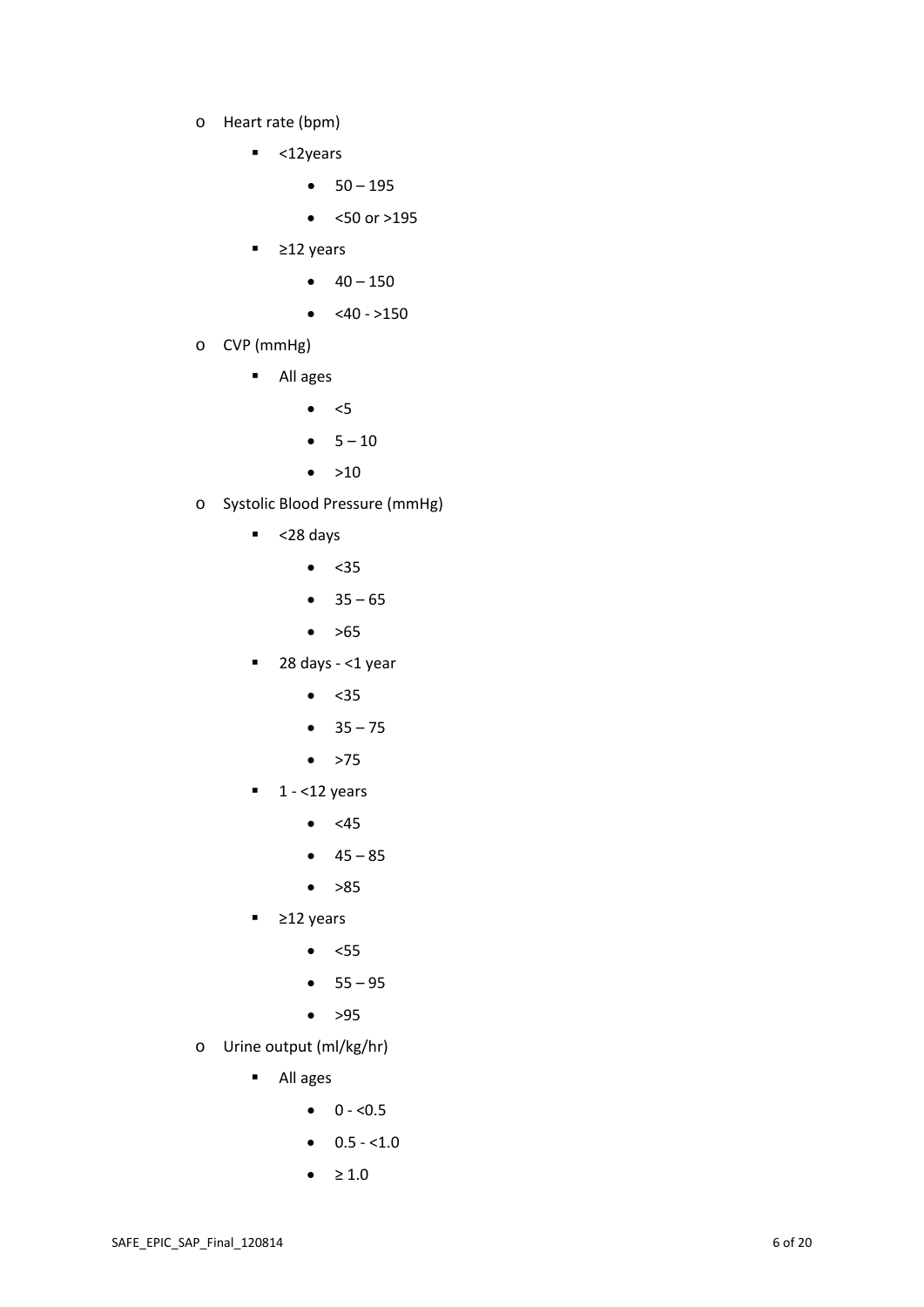- o Base excess or deficit (mEq/L)
	- All ages
		- $0 7$
		- ≥7
- o Lactate (mmol/L)
	- All ages
		- $\bullet \quad < 2$
		- $\bullet$  ≥2
- o Arterial pH
	- All ages
		- $\bullet$  <7.30
		- ≥7.30
- o Creatinine (µmol/L)
	- $\overline{\phantom{a}}$  <7 days
		- $\bullet$  >140
		- $\bullet$  0 140
	- $-7$  days  $-1$  year
		- $\bullet$  >55
		- $0 55$
	- $\bullet$  >1 12 years
		- $\bullet$  >100
		- $\bullet$  0 100
	- $\blacktriangleright$  12 years
		- $\bullet$  >140
		- $0 140$
- o Albumin (g/L)
	- All ages
		- $\bullet$  <25
		- $25 40$
		- $\bullet \quad >40$
- o Haemoglobin (g/dL)
	- All ages
		- $\bullet \quad$  <7
		- $7 10$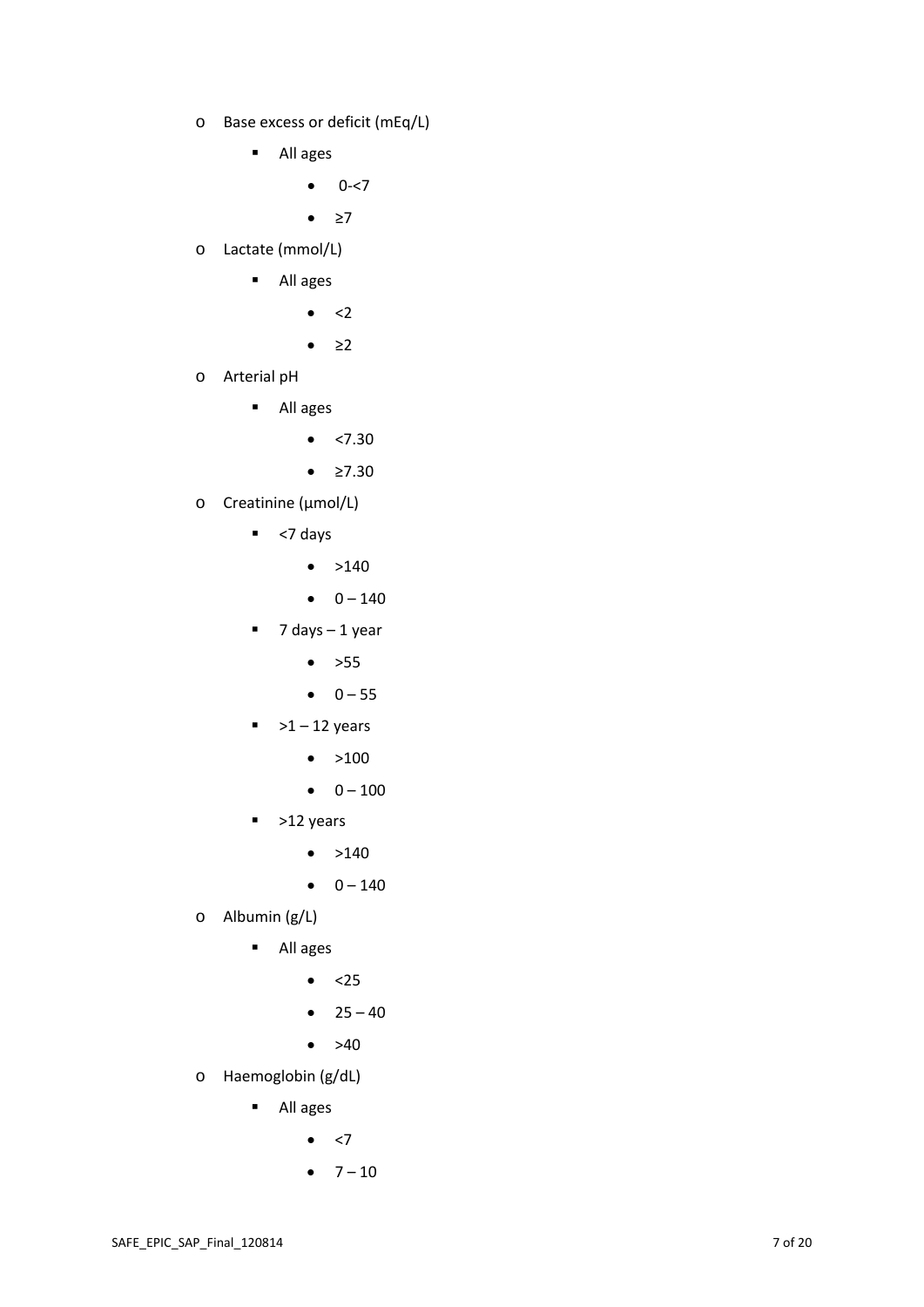- $\bullet$  >10
- o Platelet
	- All ages
		- $\bullet$  <35
		- ≥35
- o INR
	- All ages
		- $\bullet$  >2
		- ≤2
- o APTT (s)
	- All ages
		- $\bullet$  >60
		- ≤60
- o Fibrinogen (g/L)
	- All ages
		- $\bullet$  <1
		- ≥1
- Main indication for fluid resuscitation
	- o Hypotension
	- o Increasing inotrope or vasopressor requirements
	- o Low CVP
	- o Tachycardia
	- o Low urine output
	- o Low measured cardiac output
	- o Low SvO2 or ScvO2
	- o Ongoing bleeding
	- o Other ongoing fluid loss
	- o Prolonged capillary refill time as evidence of poor peripheral perfusion
	- o Other evidence of poor perfusion
	- o Increasing or persisting acidosis or blood lactate
	- o Any other
- Main and Other indications for fluid resuscitation
	- o Hypotension
	- o Increasing inotrope or vasopressor requirements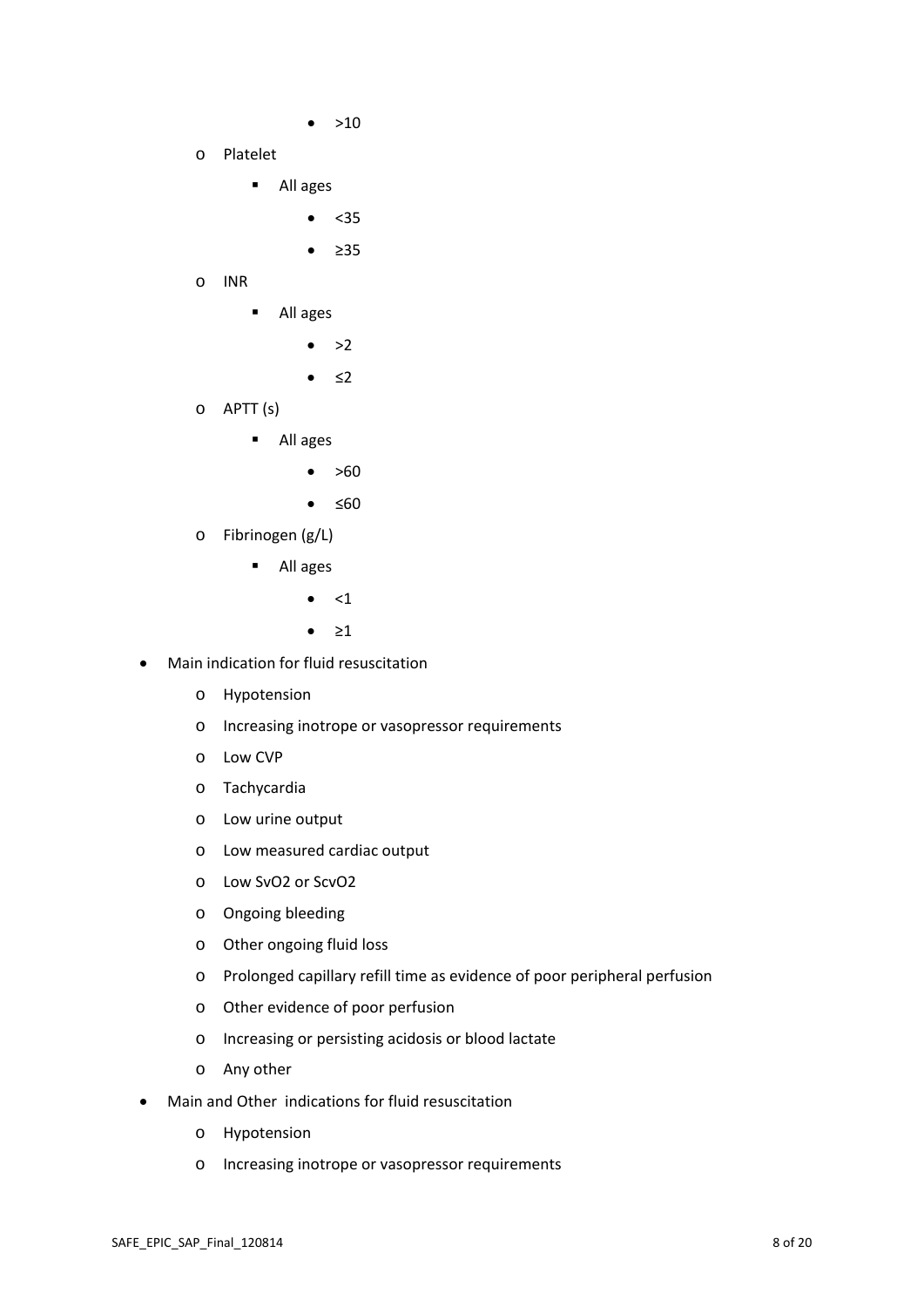- o Low CVP
- o Tachycardia
- o Low urine output
- o Low measured cardiac output
- o Low SvO2 or ScvO2
- o Ongoing bleeding
- o Other ongoing fluid loss
- o Prolonged capillary refill time as evidence of poor peripheral perfusion
- o Other evidence of poor perfusion
- o Increasing or persisting acidosis or blood lactate
- o Any other
- Prescriber characteristics
	- o Prescriber type: Position, age group, level and speciality, experience)
		- **ICU** doctor
		- Non-ICU Surgical doctor
		- Non-ICU Medical or Paediatric doctor
		- **ICU Nurse**
		- **Any Other**
	- o Prescriber age
		- $\blacksquare$   $\leq$  30 years
		- $-31-40$  years
		- $-41-50$  years
		- $-51-60$  years
		- $\blacktriangleright$  50 years
	- o Experience as medical specialist
		- $\blacksquare$  0 years
		- $-1-5$  years
		- $-6-10$  years
		- $-11-15$  years
		- $-16-20$  years
		- $-21-25$  years
		- $-26-30$  years
		- $\sim$  > 30 years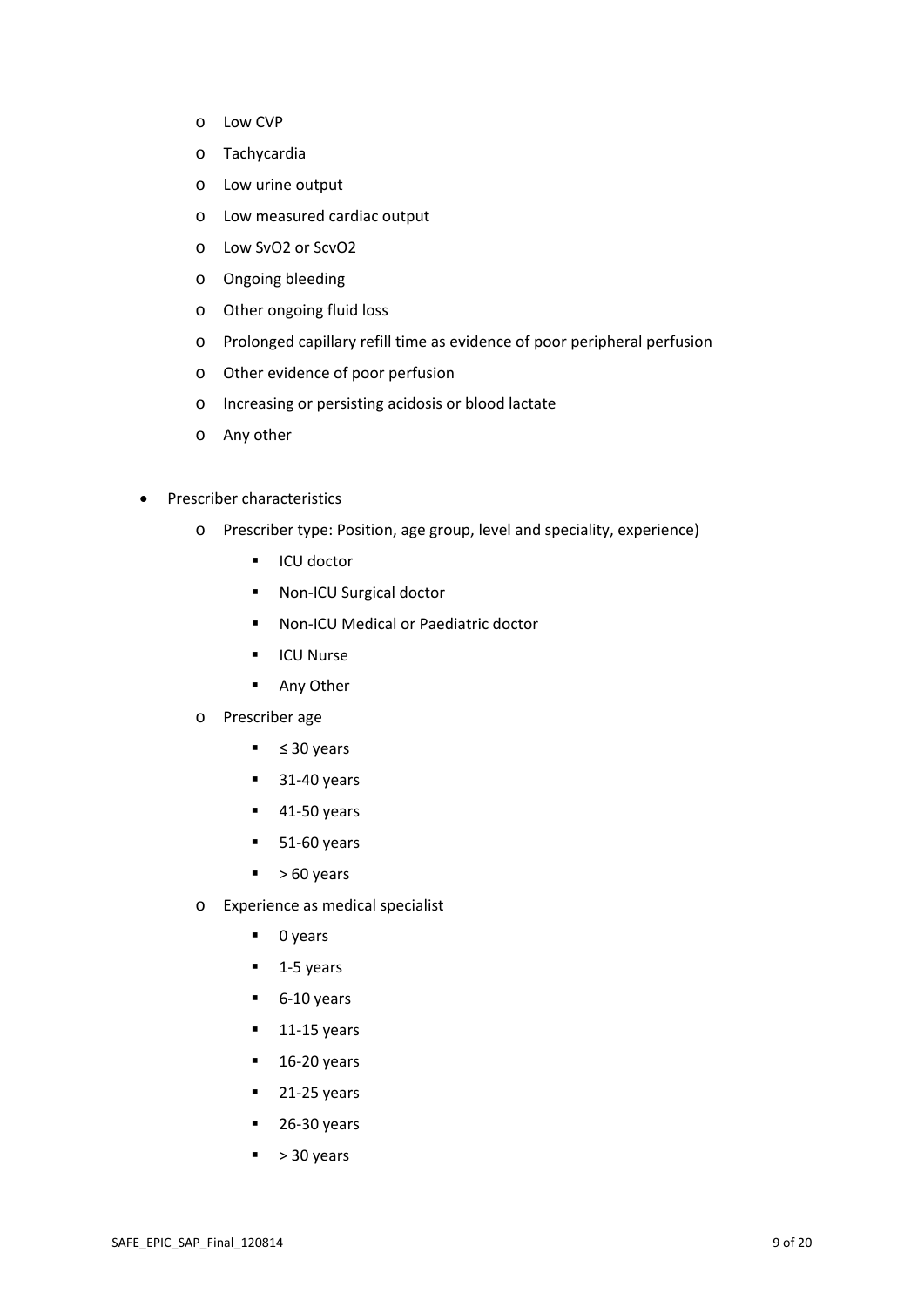Non-medical health professional

#### **DATABASE DESIGN, DATA CLEANING AND MISSING DATA**

The case report form collected data on all patients in ICU on the study day, including PICU and hospital outcomes on day 28 following the study day. Additional information on the first fluid resuscitation episode (excluding blood or platelets) was collected only if respondents answered yes to a 2-part question that confirmed the amount and purpose of fluid administration.

Other fields have been designed to be either/or fields, or in other words for the electronic database to reveal only relevant questions and to conceal others depending on how a trigger question has been answered. In this way it should not be possible for participants to describe more than one fluid resuscitation bolus for the first instance of fluid resuscitation. This function also forces respondents to only describe a crystalloid or a colloid fluid resuscitation bolus.

Following completion of both study dates, a systematic data cleaning process will be undertaken. The first step will be to check study records for duplicate entries and to close the study database to any new patient records. The data-cleaning process will then check to see if submitted data for the site is within specified data ranges. Age of participant on the study day will be used to remove any study subjects 17 years or older from the final analysis. For other fields relating directly to missing data or inconsistent data relating to a fluid resuscitation bolus, a direct email query will be sent to the study site prior to a final decision on whether to exclude these data. Data outside of the specified ranges will not be used in the analysis unless an email is received back from the study site confirming the data is correct.

#### **Missing Data**

Missing data will be minimised by the automatic generation of an error notice by the electronic database during data entry. There will be no imputation for missing data unless specified in an existing publication as part of normal process for missing data pertaining to a mortality<sup>3</sup> or organ failure scoring system<sup>4</sup>. The exact numbers of patients involved in the analysis for each data point will be given as part of the final analysis.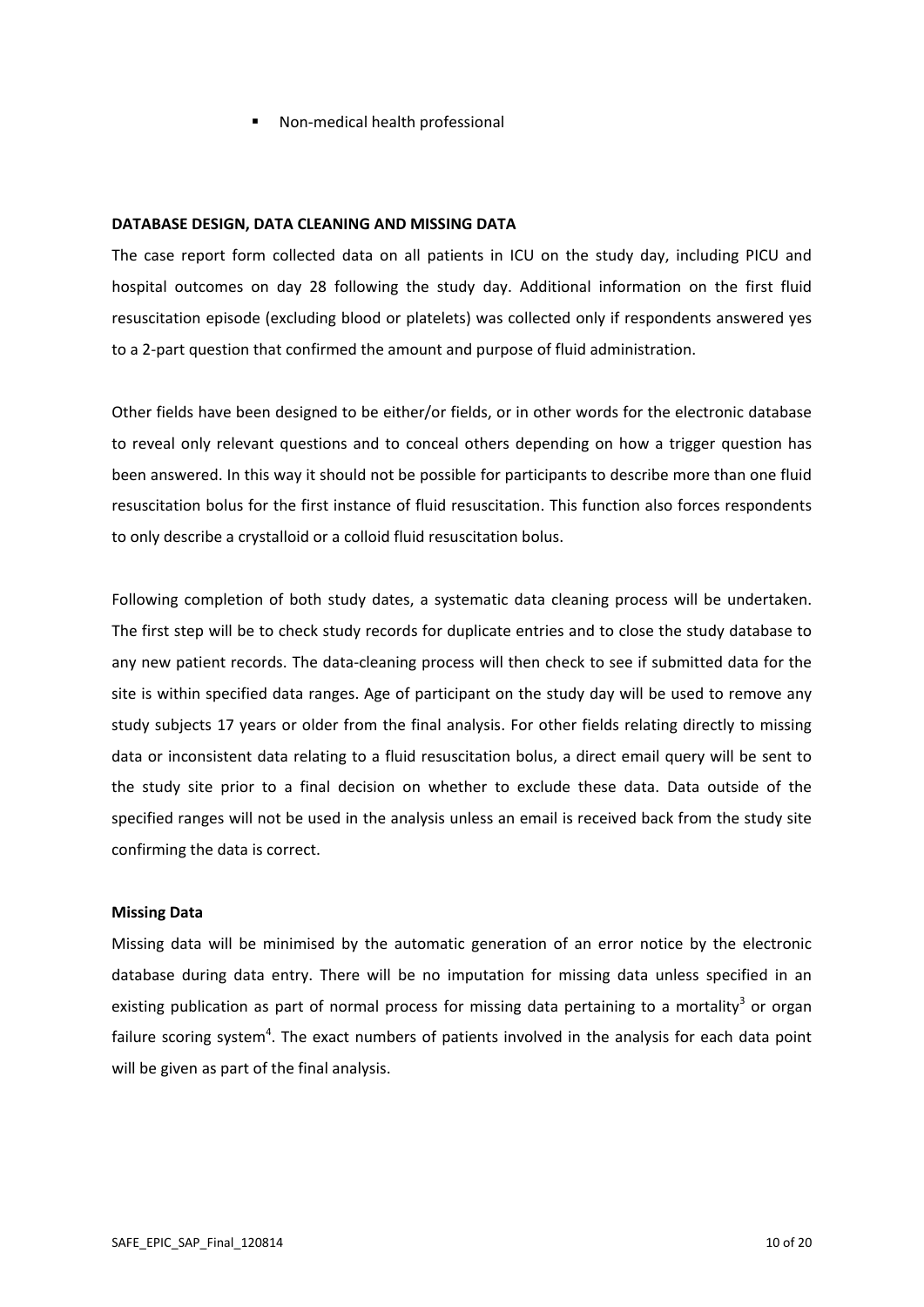#### **Participating Centre and Units of Measurement Checks**

The units specified for a given data field in a participating centre's submitted patient records will be cross-checked against plausible ranges for the reported parameter in that unit of measurement. In cases where data is noted to be within a plausible data range consistent with only one of the units of measurement offered in the CRF, then the units will be confirmed with the site or reallocated by the study CI. Where data falls between two plausible data ranges, the unit entered into the CRF will be retained.

Where no unit is entered on the CRF, then in cases where data is noted to be within the plausible data range of only one of the units of measurement offered in the CRF, then the unit will be appropriately allocated by the study CI. Where data falls between two plausible data ranges, then an email query sent to all participating centres requesting confirmation of units used in submitted data will be used to allocate the appropriate unit. If no response to data querying is received from the participating centre, or where the unit confirmed by the participating centre still results in data outside of plausible ranges, then the data point will be omitted from analysis and noted as missing.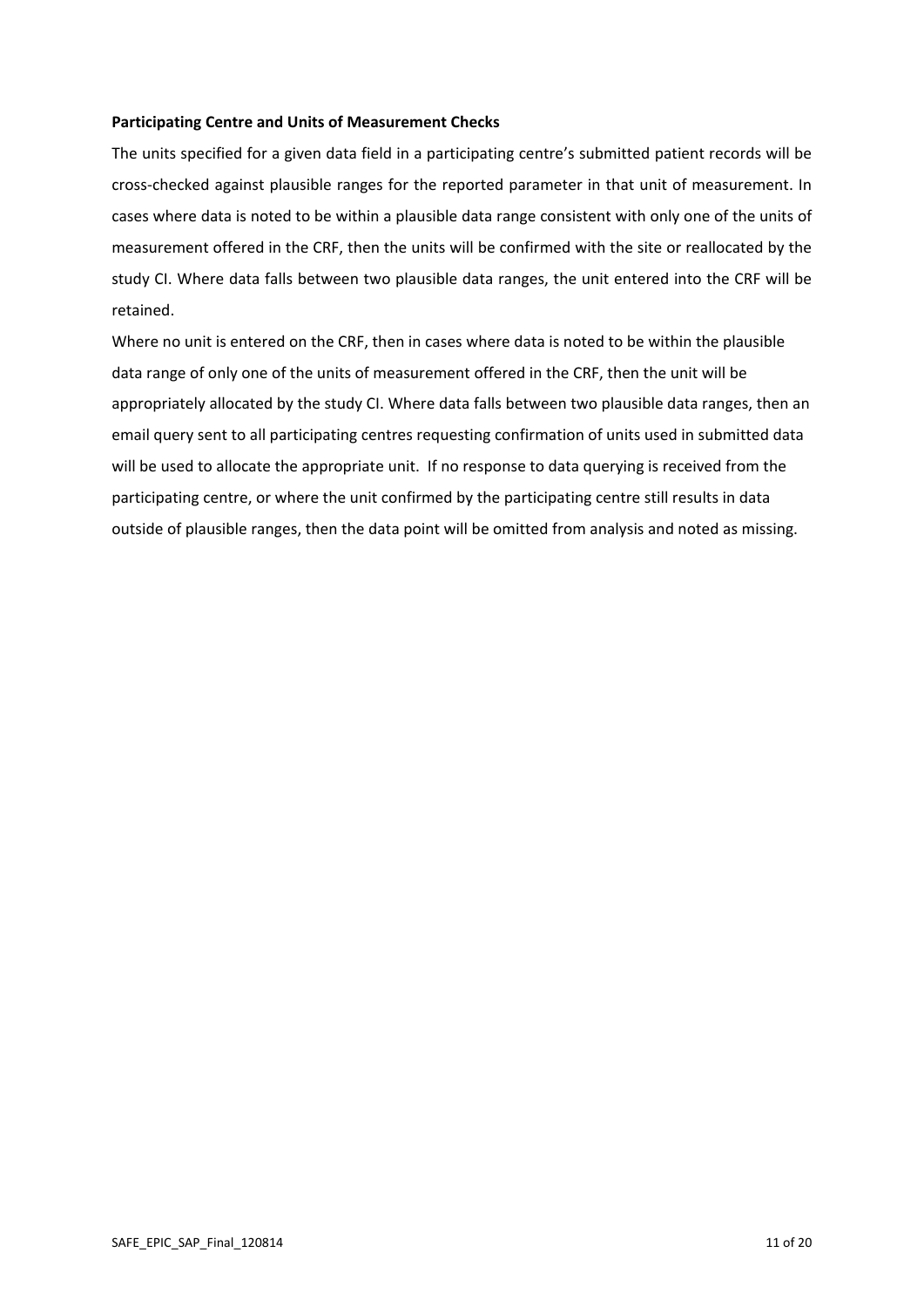### **Appendix 1: Description of the study cohort by region or economic grouping**

| <b>Region or Network</b> | <b>Countries (Networks) included</b> | Estimated number of study |
|--------------------------|--------------------------------------|---------------------------|
|                          |                                      | participants              |
| ANZ                      | Australia, New Zealand (ANZICS)      | 242                       |
| Asia                     | China, India, Japan, Malaysia, Sri   | 158                       |
|                          | Lanka, Singapore, Vietnam            |                           |
| Canada                   | Canada (CCCTG)                       | 164                       |
| Europe*                  | Belgium, Czech Republic, France,     | 734                       |
|                          | Italy,<br>Luxembourg,<br>Germany,    |                           |
|                          | Netherlands, Portugal,<br>Romania,   |                           |
|                          | Slovenia, Spain, Switzerland, Turkey |                           |
|                          | (ESPNIC)                             |                           |
| South America            | Argentina, Brazil                    | 140                       |
| United Kingdom           | United Kingdom (PICS_UK)             | 418                       |
| United States of America | United States of America (PALISI)    | 724                       |
| Africa and Saudi Arabia  | Saudi Arabia, South Africa, Tunisia  | 188                       |

|  |  |  |  |  | Table 1: Geographical regions or intensive care networks |
|--|--|--|--|--|----------------------------------------------------------|
|--|--|--|--|--|----------------------------------------------------------|

\*excludes United Kingdom, includes Turkey

### **Table 2: Per capita Gross Domestic Product**

| Per Capita | <b>Countries included</b>                                  | <b>Estimated number of</b> |
|------------|------------------------------------------------------------|----------------------------|
| GDP (US\$) |                                                            | study participants         |
| $<$ 30,000 | Argentina, Brazil, China, Czech Republic, India, Malaysia, | 370                        |
|            | Portugal, Romania, Saudi Arabia, South Africa, Slovenia,   |                            |
|            | Spain, Sri Lanka, Tunisia, Turkey, Vietnam                 |                            |
| ≥30,000    | France, Italy, New Zealand, United Kingdom                 | 414                        |
| $<$ 40,000 |                                                            |                            |
| ≥40,000    | Belgium, Germany, Japan, Netherlands, United States of     | 662                        |
| $<$ 50,000 | America                                                    |                            |
| ≥50,000    | Australia, Canada, Luxembourg, Singapore, Switzerland      | 330                        |

\*from World Bank (2012) (http://data.worldbank.org/indicator/NY.GDP.PCAP.D)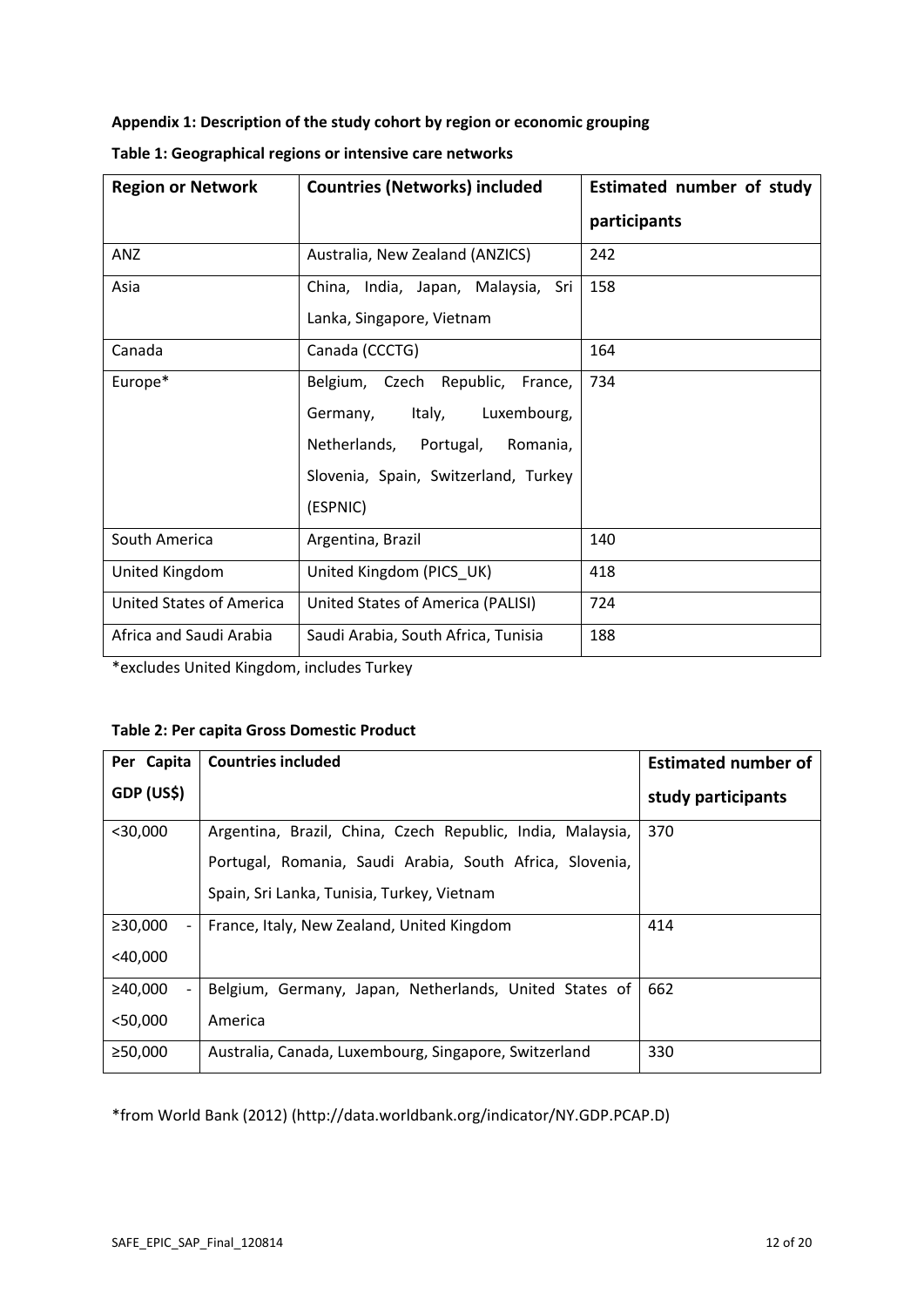| Table 3: Per capita health spend |  |  |  |  |
|----------------------------------|--|--|--|--|
|----------------------------------|--|--|--|--|

| Per Capita Health | <b>Countries included</b>                    | Estimated number of study |
|-------------------|----------------------------------------------|---------------------------|
| Spend (US\$)      |                                              | participants              |
| $<$ 1,000         | Argentina, China, India, Malaysia, Romania,  | 257                       |
|                   | Saudi Arabia, South Africa, Sri Lanka,       |                           |
|                   | Tunisia, Turkey, Vietnam                     |                           |
| $≥1,000 - <3,500$ | Brazil, Czech Republic, Italy,<br>Portugal,  | 205                       |
|                   | Singapore, Slovenia, Spain                   |                           |
| $≥3,500 - <4,500$ | Japan, New Zealand, United Kingdom           | 354                       |
| $≥4,500 - <6,000$ | Canada,<br>Australia,<br>Belgium,<br>France, | 366                       |
|                   | Germany, Netherlands                         |                           |
| ≥6,000            | Luxembourg, Switzerland, United States of    | 569                       |
|                   | America                                      |                           |

\*from World Bank (2012) (http://data.worldbank.org/indicator/SH.XPD.PCAP/countries)<sup>5</sup>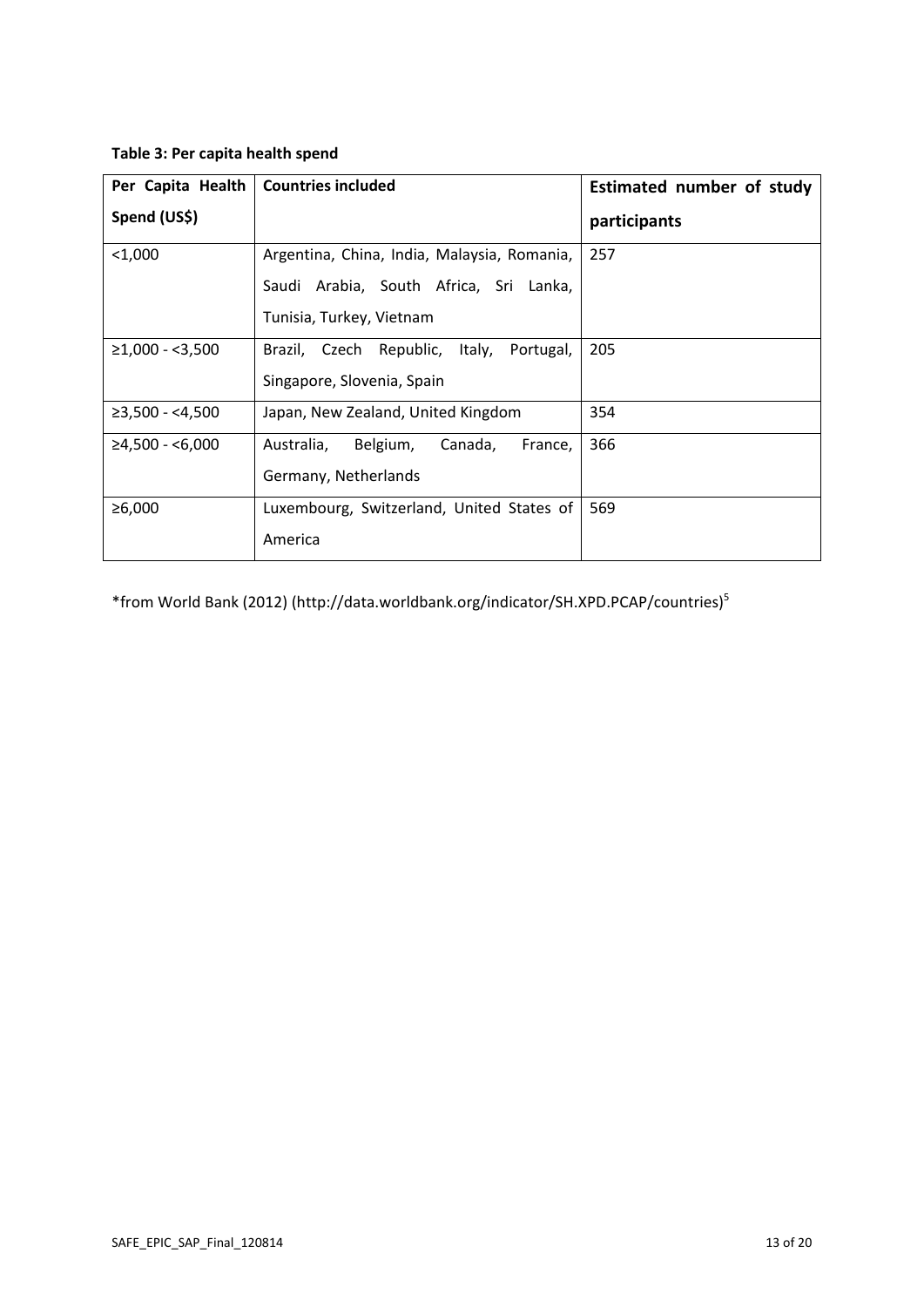### **Appendix 2: Table skeletons for planned analysis**

# **Table 4: Proportion of study participants receiving fluid resuscitation according to country and geographical region**

| <b>Country / Region</b> | <b>No. participating ICUs</b> | No. children surveyed | children<br>given<br>No. |
|-------------------------|-------------------------------|-----------------------|--------------------------|
|                         | (n/% of total)                | (n/% of total)        | fluid<br>resuscitation   |
|                         |                               |                       | (n/% of total)           |
| Country 1               |                               |                       |                          |
| Country 2               |                               |                       |                          |
| etc                     |                               |                       |                          |
|                         |                               |                       |                          |
|                         |                               |                       |                          |
| <b>Region A</b>         |                               |                       |                          |
| Country 7               |                               |                       |                          |
| Country 8               |                               |                       |                          |
| etc                     |                               |                       |                          |
|                         |                               |                       |                          |
| <b>Region B</b>         |                               |                       |                          |
| Country xx              |                               |                       |                          |
|                         |                               |                       |                          |
| <b>Region C</b>         |                               |                       |                          |
| etc                     |                               |                       |                          |
|                         |                               |                       |                          |
|                         |                               |                       |                          |
|                         |                               |                       |                          |
| <b>TOTAL</b>            |                               |                       |                          |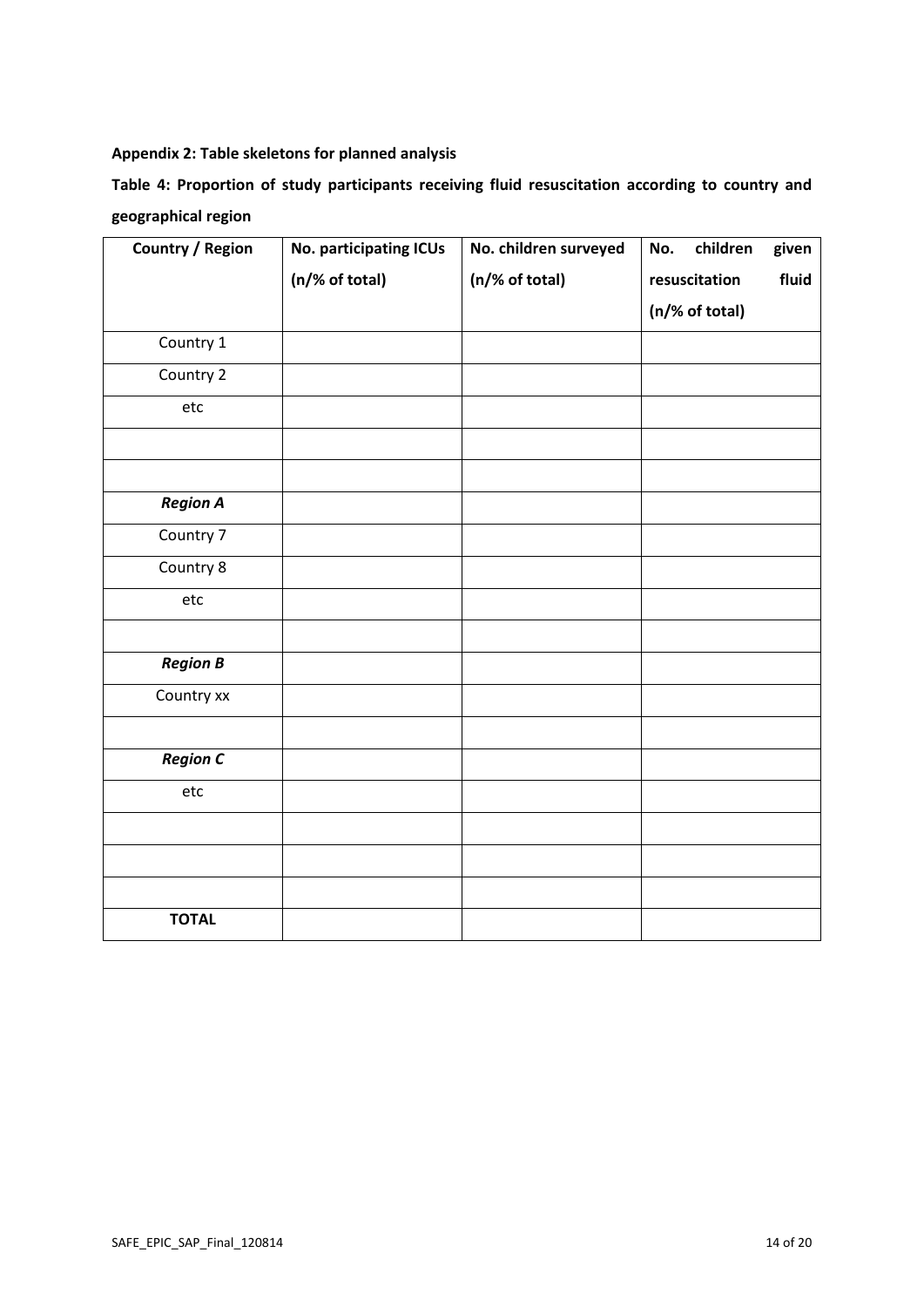### **Table 5: Characteristics of children who received a fluid resuscitation bolus (n= x x)**

(Note: this is a descriptive table to show demographic data and other patient characteristics including outcome)

| Age                                                                  |
|----------------------------------------------------------------------|
| Sex                                                                  |
| <b>Admission source</b>                                              |
| Emergency department                                                 |
| Hospital floor/ward                                                  |
| Transfer from another ICU                                            |
| Transfer from another hospital (except an ICU)<br>$\bullet$          |
| Operating theatre (following elective surgery)                       |
| Operating theatre (following emergency surgery)                      |
| Completed days in intensive care                                     |
| PIM risk of death on admission to intensive care                     |
| dPELOD risk of death on study day                                    |
| 28-day mortality (died in hospital or ICU ≤28 days after study date) |
| Completed days in ICU prior to death or ICU discharge                |

### **Table 6: Association between fluid resuscitation and key hospital, prescriber and patient variables**

|                                            |            | Crude logistic regression |         | Adjusted logistic regression* |         |
|--------------------------------------------|------------|---------------------------|---------|-------------------------------|---------|
|                                            | Prevalence | <b>Odds Ratio</b>         | P-value | Odds Ratio                    | P-value |
|                                            | (95% CI)   | (95% CI)                  |         | (95% CI)                      |         |
|                                            |            |                           |         |                               |         |
| <b>Intensive Care Unit Characteristics</b> |            |                           |         |                               |         |
| Season                                     |            |                           |         |                               |         |
| Geographical region                        |            |                           |         |                               |         |
| National per capita                        |            |                           |         |                               |         |
| GDP grouping                               |            |                           |         |                               |         |
| Per capita health                          |            |                           |         |                               |         |
| spend grouping                             |            |                           |         |                               |         |
| Unit type                                  |            |                           |         |                               |         |
|                                            |            |                           |         |                               |         |
| <b>Patient Characteristics</b>             |            |                           |         |                               |         |
| Gender                                     |            |                           |         |                               |         |
| Age                                        |            |                           |         |                               |         |
| <b>Admission source</b>                    |            |                           |         |                               |         |
| Admission type                             |            |                           |         |                               |         |
| (elective/emergency)                       |            |                           |         |                               |         |
| CPB immediately                            |            |                           |         |                               |         |
| prior to admission                         |            |                           |         |                               |         |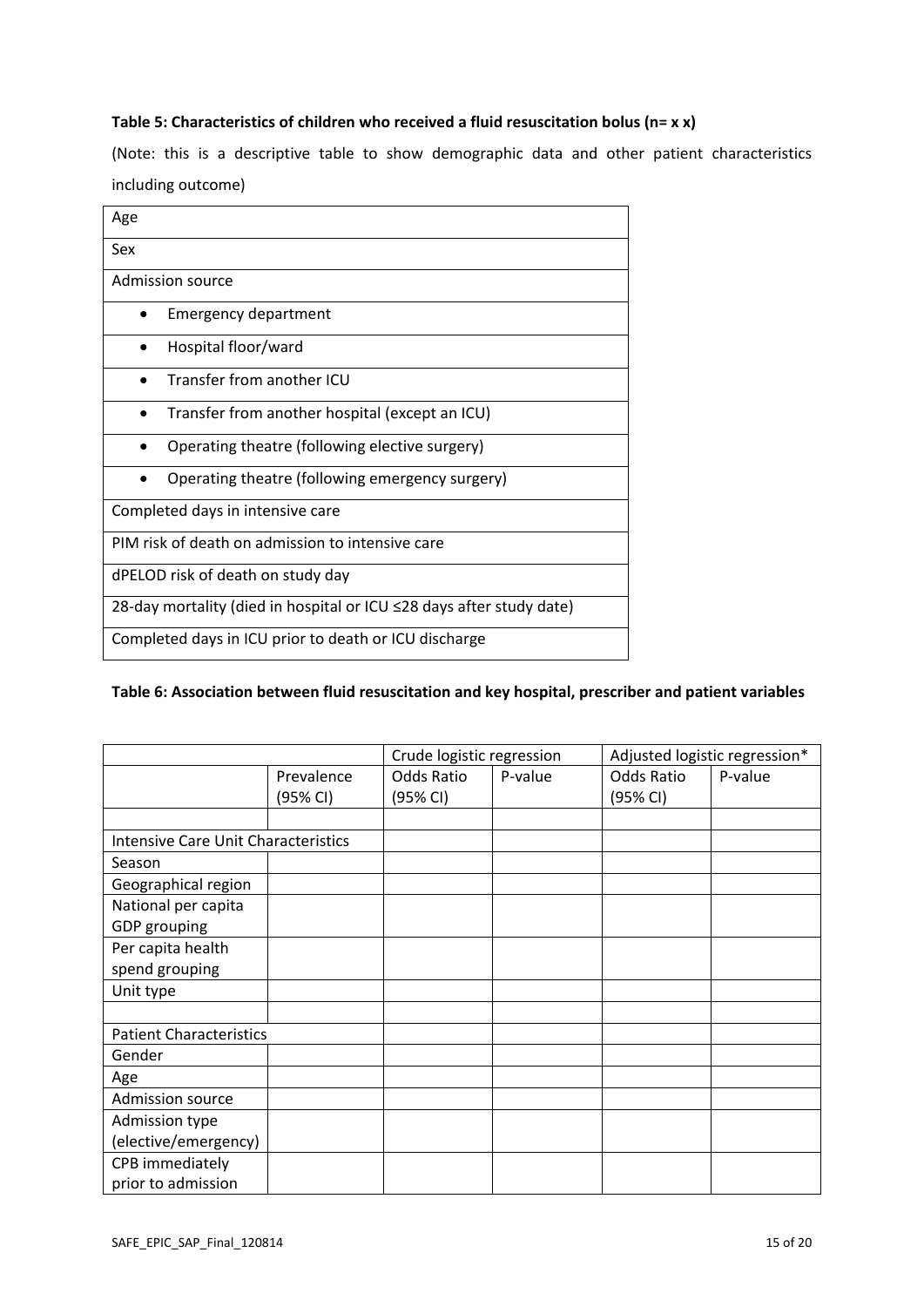| Diagnostic category      |  |  |  |
|--------------------------|--|--|--|
| <b>Admission PIM ROD</b> |  |  |  |
| dPELOD ROD               |  |  |  |
| Oedema score             |  |  |  |
| Any blood                |  |  |  |
| transfusion on the       |  |  |  |
| study day                |  |  |  |

\* Adjust OR and its p-value for a variable are reported only if the variable is included into multiple logistic model (crude p-value>0.2) and has a p-value<0.05 in the adjusted model

### **Table 7: Characteristics of fluid resuscitation bolus**

| Volume of resuscitation fluid bolus given          |  |  |  |  |  |  |
|----------------------------------------------------|--|--|--|--|--|--|
| Crystalloid                                        |  |  |  |  |  |  |
| Colloid                                            |  |  |  |  |  |  |
| Rate of administration                             |  |  |  |  |  |  |
| Crystalloid                                        |  |  |  |  |  |  |
| Colloid                                            |  |  |  |  |  |  |
| Mode of administration (device /method used) - all |  |  |  |  |  |  |
| Fluid infusion pump<br>٠                           |  |  |  |  |  |  |
| Syringe driver                                     |  |  |  |  |  |  |
| Manual push using syringe                          |  |  |  |  |  |  |
| Manual push using intravenous rapid infuser set    |  |  |  |  |  |  |
| Other                                              |  |  |  |  |  |  |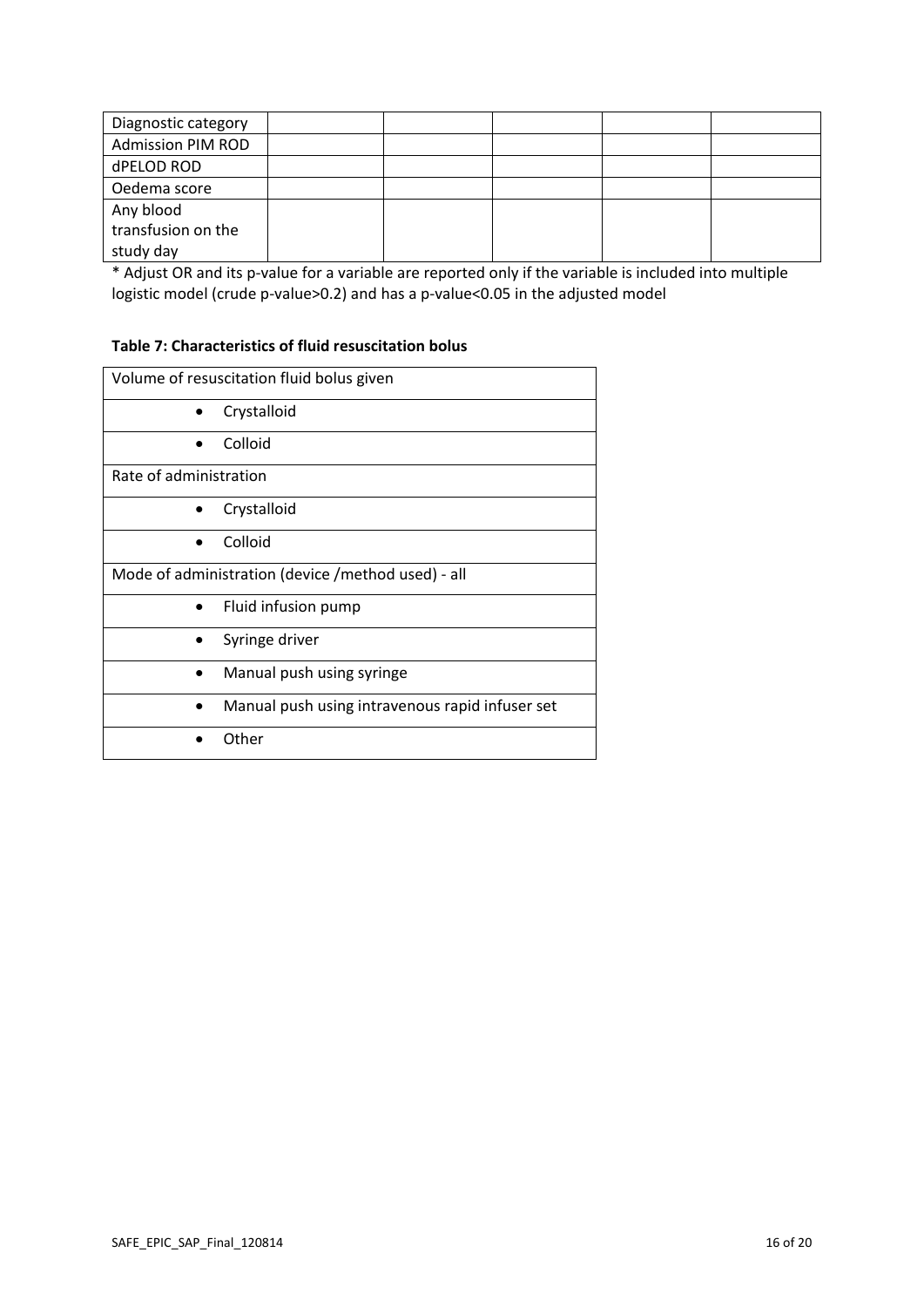### **Table 8: Association between type of fluid used for resuscitation and key hospital, prescriber and patient variables**

|                                            |            | Crude logistic regression |         | Adjusted logistic regression* |         |
|--------------------------------------------|------------|---------------------------|---------|-------------------------------|---------|
|                                            | Prevalence | <b>Odds Ratio</b>         | P-value | Odds Ratio                    | P-value |
|                                            | (95% CI)   | (95% CI)                  |         | (95% CI)                      |         |
|                                            |            |                           |         |                               |         |
| <b>Intensive Care Unit Characteristics</b> |            |                           |         |                               |         |
| Season                                     |            |                           |         |                               |         |
| Geographical region                        |            |                           |         |                               |         |
| National per capita                        |            |                           |         |                               |         |
| <b>GDP</b> grouping                        |            |                           |         |                               |         |
| Per capita health                          |            |                           |         |                               |         |
| spend grouping                             |            |                           |         |                               |         |
| Unit type                                  |            |                           |         |                               |         |
|                                            |            |                           |         |                               |         |
| <b>Patient Characteristics</b>             |            |                           |         |                               |         |
| Gender                                     |            |                           |         |                               |         |
| Age                                        |            |                           |         |                               |         |
| Admission source                           |            |                           |         |                               |         |
| Admission type                             |            |                           |         |                               |         |
| (elective/emergency)                       |            |                           |         |                               |         |
| CPB immediately                            |            |                           |         |                               |         |
| prior to admission                         |            |                           |         |                               |         |
| Diagnostic category                        |            |                           |         |                               |         |
| <b>Admission PIM ROD</b>                   |            |                           |         |                               |         |
| dPELOD ROD                                 |            |                           |         |                               |         |
| Oedema score                               |            |                           |         |                               |         |
| Intensive care                             |            |                           |         |                               |         |
| therapies                                  |            |                           |         |                               |         |
| Clinical and                               |            |                           |         |                               |         |
| laboratory data                            |            |                           |         |                               |         |
| HR                                         |            |                           |         |                               |         |
| <b>CVP</b>                                 |            |                           |         |                               |         |
| Systolic BP                                |            |                           |         |                               |         |
| Urine output                               |            |                           |         |                               |         |
| Base excess or deficit                     |            |                           |         |                               |         |
| Lactate                                    |            |                           |         |                               |         |
| Arterial pH                                |            |                           |         |                               |         |
| Creatinine                                 |            |                           |         |                               |         |
| Albumin                                    |            |                           |         |                               |         |
| Hb                                         |            |                           |         |                               |         |
| Platelets                                  |            |                           |         |                               |         |
| <b>INR</b>                                 |            |                           |         |                               |         |
| <b>APTT</b>                                |            |                           |         |                               |         |
| Fibrinogen                                 |            |                           |         |                               |         |
| Main indication for                        |            |                           |         |                               |         |
| fluid resuscitation                        |            |                           |         |                               |         |
|                                            |            |                           |         |                               |         |
| <b>Prescriber Characteristics</b>          |            |                           |         |                               |         |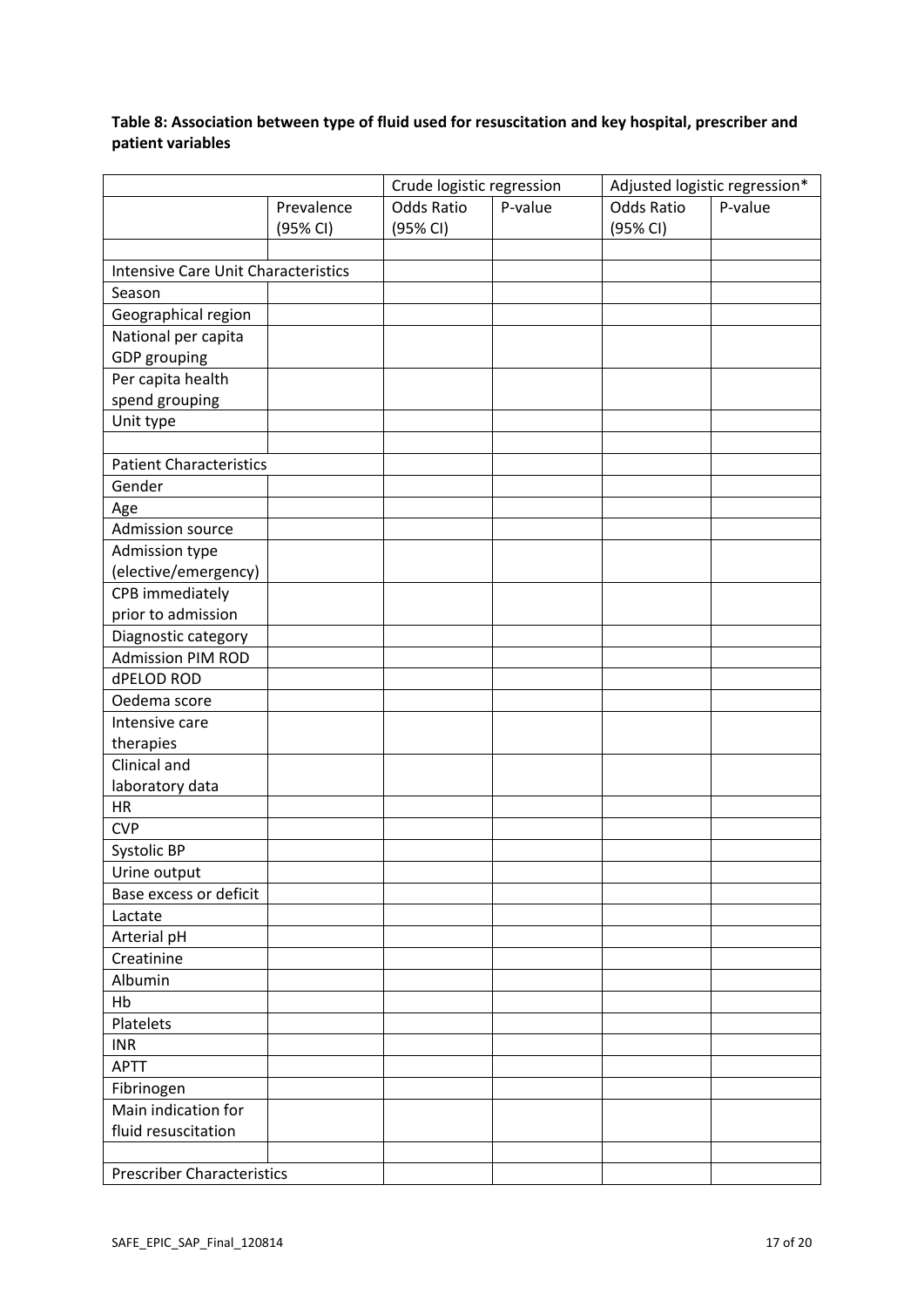| Prescriber specialty |  |  |  |
|----------------------|--|--|--|
| Prescriber age       |  |  |  |
| Prescriber           |  |  |  |
| experience           |  |  |  |

\*Adjust OR and its p-value for a variable are reported only if the variable is included into multiple logistic model (crude p-value>0.2) and has a p-value<0.05 in the adjusted model

See Aim 3 and Appendix 1 for additional information for this table / analysis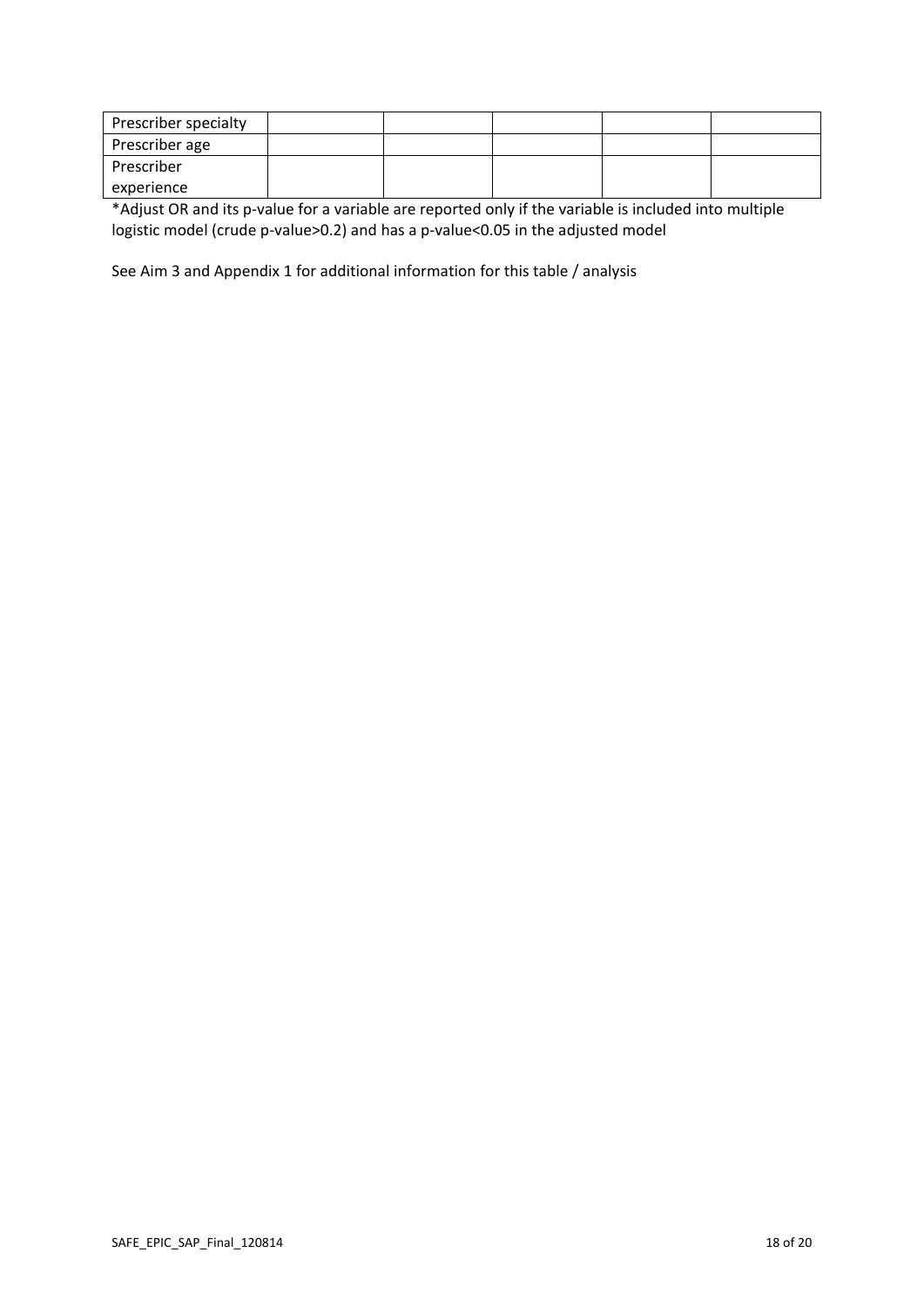#### **Appendix 3: Figure description and type**

# **Figure 1: Vertical bar graph to show proportion of children receiving fluid resuscitation according to completed days in PICU**

(x-axis: 0, 1, 2, 3, 4 , 5, 6+ completed days of ICU)

(y-axis: 2 columns per day of ICU. First column % total cohort on that day NOT receiving fluid,  $2^{nd}$ column % total cohort on that day receiving fluid resuscitation)

# **Figure 2: Vertical bar graph to show number of fluid resuscitation episodes given as crystalloid and colloid according to country and geographical region**

(x-axis: too many countries to include all, hence plan to include up to 5 countries max per region, selecting the countries with greatest number of fluid resuscitation episodes, plus "others in region" and summary bars for each region and total)

(y-axis: crystalloid and colloid bars. Colloid bar to show division into 3 subcategories: albumin, FFP or, artificial colloid [any])

# **Figure 3: Vertical bar graph to show number of fluid resuscitation episodes given as crystalloid and colloid according to diagnostic category**

(x-axis categories to include: trauma-no head injury [include burns], head injury, emergency or elective admission from operating theatre [no cardiopulmonary bypass], emergency or elective admission from operating theatre following cardiopulmonary bypass, sepsis, ARDS [include ALI]) (y-axis: crystalloid and colloid bars. Colloid bar to show division into 3 subcategories: albumin, FFP or, artificial colloid [any])

NB: It is possible that some patients may be in more than 1 category

#### **Figure 4: Vertical bar graph (histogram) of main indication for fluid resuscitation**

Note: Only one indication per patient "main indication", question 2.3 on CRF.